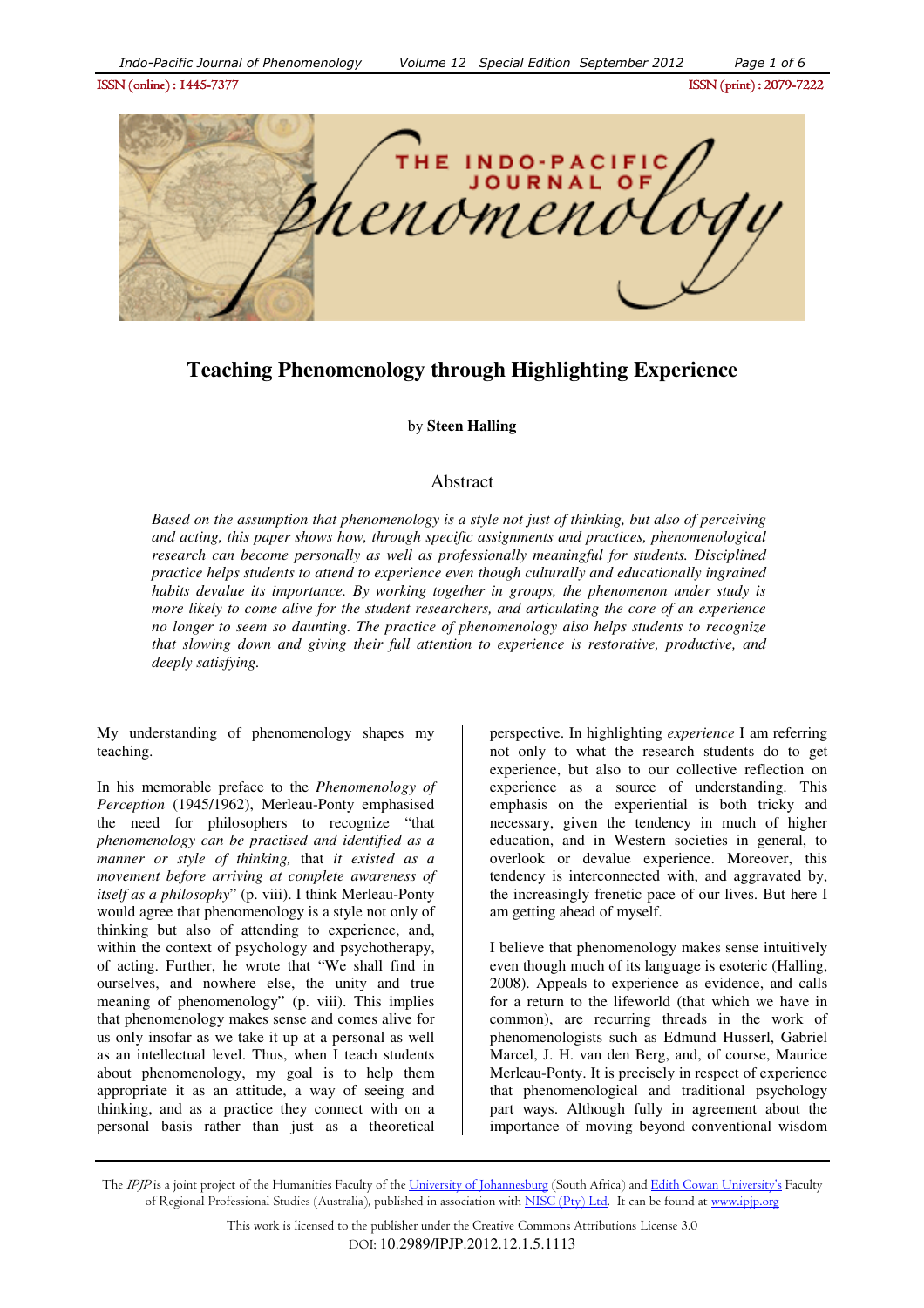or common sense, they differ about where one goes when one moves "beyond". Phenomenology deepens our appreciation for the depth and nuances of experience, whereas traditional psychology, in giving priority to theory and technique over experience, fosters an overvaluation of technical expertise (Halling, 2002).

Finally, there is a pedagogical assumption that plays a key role in my teaching, and that is that *theory and practice are two inextricably linked facets of human life*. Our actions are based on what we believe, and what we believe is shaped by our experience and the traditions in which we are rooted as persons, students, and professionals. In turn, what we experience gives rise to changes in our theory: that is, our general assumptions and beliefs. Our practice can be improved as we look at theories that give us direction and help us to see things in a new way, and our theories can be improved as we learn from our practice. In my experience, the most meaningful questions arise for students as they engage in projects and other forms of activity. To emphasize the interconnection of theory and practice, I ask the students who own cars how many of them read the owner's manual to find out how to change a tyre before having a flat; very few have. Of course, the ideal is to practise actually changing a tyre, following the manual, under ideal conditions (good light, enough time, and a dry and comfortable location such as a garage) before one has a flat. This rather mundane analogy has become a guiding metaphor in my teaching. To be sure, phenomenology is an intellectual endeavour, but, as Steinar Kvale has rightly said of interviewing (Kvale & Brinkmann, 1996/2008), it is also a craft.

I have taught phenomenological psychology, in one guise or another, since 1972, but in this paper I will focus specifically on teaching it as an approach to research. At the undergraduate level, I teach an advanced course entitled Qualitative Research Methods. While this course includes methodologies other than phenomenology, the major requirement is the completion of a phenomenological research project and developing basic interviewing skills. All the students are psychology majors, two thirds of whom have already taken our two-quarter sequence on quantitative research methods, and roughly a third having had formal exposure to phenomenology.

At the graduate level, Seattle University offers a two year MA programme in therapeutic psychology. Our programme has an existential and phenomenological orientation, and also draws upon the contributions of the humanities and contemporary psychoanalytic perspectives. Although our primary purpose is to provide our students with a solid foundation for therapeutic practice, we have also developed a tradition of involving students in phenomenological research. In the second term of the first year they are required to take a course, Issues in Psychotherapy, that I have taught for roughly fifteen years. Here students work in groups studying topics such as the experience of dreaming, of transference, or of being in a healing relationship. These projects introduce them to phenomenology as a research methodology and help them to understand what transference and other clinical terms refer to in experiential terms.

As phenomenological psychologists we have an advantage in teaching, a foot in the door, so to speak, because our starting point is something that is already familiar to students, namely experience. However, in practice the situation is a good deal murkier. The following example, which in its essence will be familiar to anyone who has taught phenomenology, illustrates how this is the case.

In the undergraduate course, students also work together in groups on a small-scale phenomenological project on a topic they select. Several years ago, one group focused on the experience of being inspired by someone with whom one had personal contact. When I attended one of their early meetings, the students were discussing a description written by one of their fellow researchers. At the beginning of the class, the students are introduced to the dialogal phenomenological approach to research (Halling, Leifer, & Rowe, 2006), which requires that the researchers start out by writing their own descriptions of the phenomenon they are going to investigate. They then discuss these descriptions among themselves before collecting descriptions from research participants outside of the group. As I entered the room, one of the students was reading her account of being inspired by her younger sister who, in spite of having significant physical and mental limitations, held a positive attitude toward life.

At that point I was really pleased to see that the students were doing what they were supposed to be doing. The student researcher's description was well written and compelling, and her colleagues were listening attentively. The story was truly inspiring and, even as an observer of this group, I was caught up in what this young woman related.

After she had read her story, her peers started to comment on the story. Again, so far so good. But the discussion quickly took a different turn. One of the group members had brought along an article about inspiration, and now they started to discuss whether the description fitted with what the author of the article had written. Glancing at the article, I noted that it was highly abstract and of questionable quality. I am not usually very directive once the students start their project – the point being that they learn on their

The IPJP is a joint project of the Humanities Faculty of the University of Johannesburg (South Africa) and Edith Cowan University's Faculty of Regional Professional Studies (Australia), published in association with NISC (Pty) Ltd. It can be found at www.ipjp.org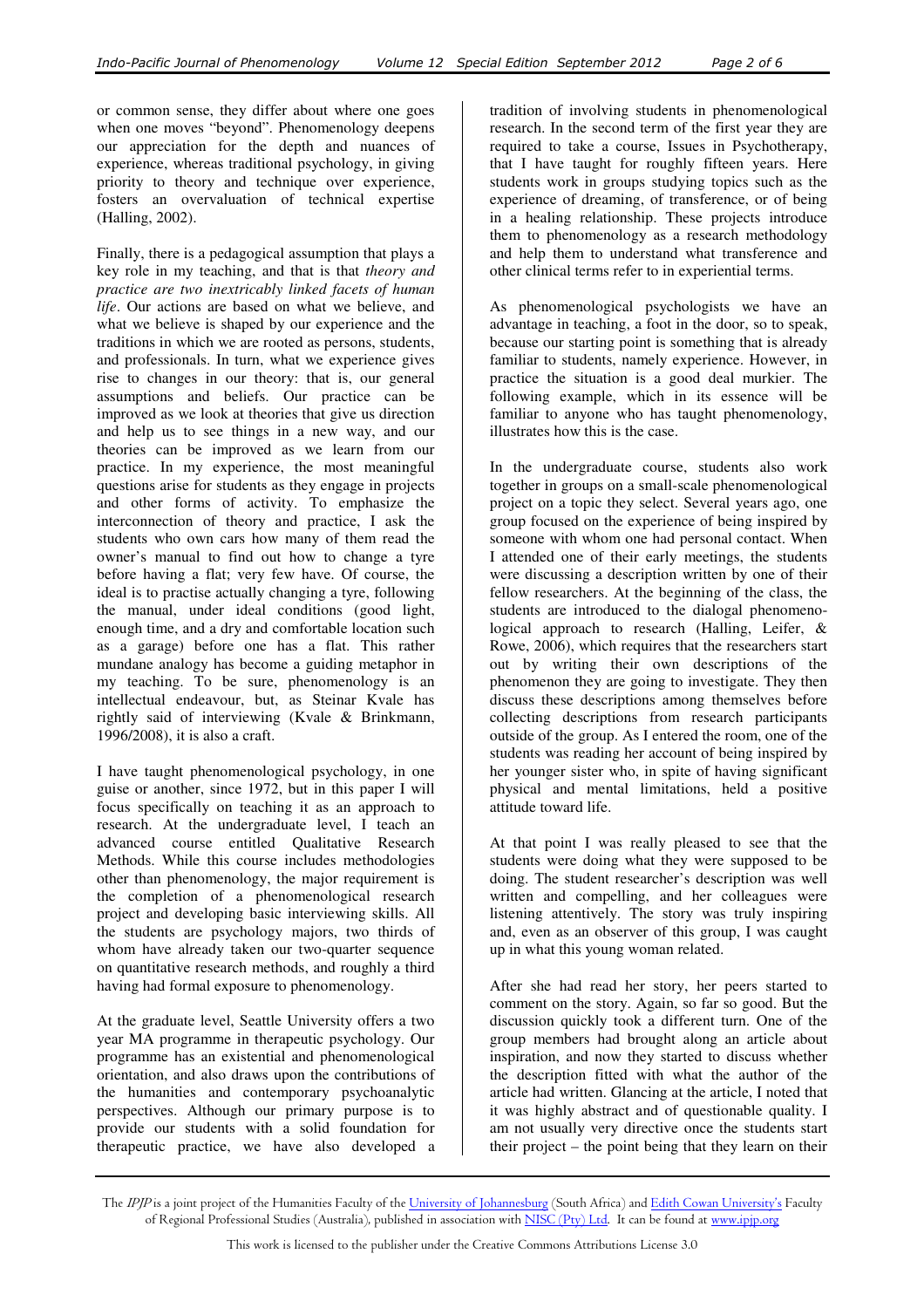own and find out what works and what does not – but, in this case, I told them to set aside the article and return to their discussion of the description.

What happened here? Had they not received enough theoretical background on the lifeworld, on Edmund Husserl's thought, and on the importance of experience? Perhaps. But I don't think this was the key issue. Something quite similar happens when I teach at the graduate level, even though these students have already had three courses that expose them in depth to phenomenology at a theoretical, clinical and personal level. I remember one graduate student group doing research on the experience of healing. In spite of having been told to start with their own experience, they initially spent hours going through the literature, hoping to find a definitive definition of healing. As Churchill (1990) has commented in his discussion on teaching phenomenology, "it is quite possible to possess knowledge about something while having little in the way of lived acquaintance with the subject matter" (p. 48).

My conversations with students, graduate and undergraduate, have helped me to better understand their hesitation to look to experience. Firstly, through years of education they have come to see the published literature as authoritative, especially when it comes to psychological research. Before starting a research project, they have been told, you must review the pertinent literature and then you gear your study to what has already been done. Those students who seek out phenomenology do have some critical distance from the practices and principles of mainstream psychology. But, like the voices of parental figures, these assumptions about "science" (narrowly defined) and authority, to which all of us have been exposed over the years, are still operative in the background. When confronted with the ambiguity and the newness of actually doing phenomenological research, there is a tendency to fall back upon the known and the procedural, just as humanistically oriented therapists-in-training often (and understandably) reach for treatment manuals when they start seeing clients.

The second, related, issue has to do with how students think of experience. They rarely have any difficulty writing about their own experience, and often do so with enthusiasm. And yet they believe, at least implicitly, that personal experience is subjective or idiosyncratic, as revealing and expressive of oneself but not necessarily of phenomena. And, even if it were, students, not surprisingly, are at a loss to know how to move from the specific to the general. There is no question but that analyzing experience is difficult under any circumstances; it is hardly a cornerstone of the contemporary university. In any case, one of the strongest antidotes to this view of experience and the

uncertainty of how to proceed is not theoretical but experiential. It is not that theory is irrelevant, but that it is not enough. If students are going to come to see experience as an authority, they must first meet up with it, so to speak. Here again I will clarify with an example.

Early on in the undergraduate class, the students spend considerable time becoming familiar with and using the descriptive phenomenological method developed by Amedeo Giorgi (e.g., Giorgi & Giorgi, 2003; Giorgi, 2009). Working together in their groups, they apply the steps of this method to a description written by a young woman who had experienced religious disillusionment. This woman, who was a research participant for a doctoral dissertation (Holtz, 1984), told of being raised in a Catholic household and taking her faith very much to heart. When her fiancé applied to medical school, she steadfastly prayed that he would be admitted. Her assumption was that, since she had lived her life as a faithful Catholic, God would respond favourably to her prayers. When her fiancé was denied admission, she was shocked and dismayed. Typically, the students are perplexed by her reaction and make various critical judgments about her level of maturity or religious naiveté. Prior to this assignment, we have discussed "bracketing" judgments and preconceptions and looking at experience with an attitude of wonder in some detail. But, however much students might subscribe to these principles in the abstract, they find it difficult to implement them in practice – they simply do not have the requisite practice and exposure.

Fortunately, implementation becomes possible for at least some of them. As they go through the process of breaking the young woman's description into meaning units, summarizing the psychological meaning of each unit, and so on, they have a kind of epiphany. In the context of working with the story in this structured way, they start to realize that they have been evaluating this young woman's experience from their own point of reference instead of being open to her perspective and life context. Sooner or later, a student says something like: "Ah, now I get why she was upset that her boyfriend did not get into medical school when she had prayed so hard that he would be admitted. This showed her that the God she had so firmly believed in, a God who can be relied on to answer the prayers of the faithful, did not exist. It was not just about her boyfriend. It was about everything in the world that she believed in."

There are two interrelated dimensions to this realization – firstly, this is what is going on for this woman, and, secondly, one must first recognize and move past one's own egocentric and previously unrecognized perspective in order to see her point of

The *IPJP* is a joint project of the Humanities Faculty of the <u>University of Johannesburg</u> (South Africa) and <u>Edith Cowan University's</u> Faculty of Regional Professional Studies (Australia), published in association with <u>NISC (Pty) Ltd</u>. It can be found at <u>www.ipjp.org</u>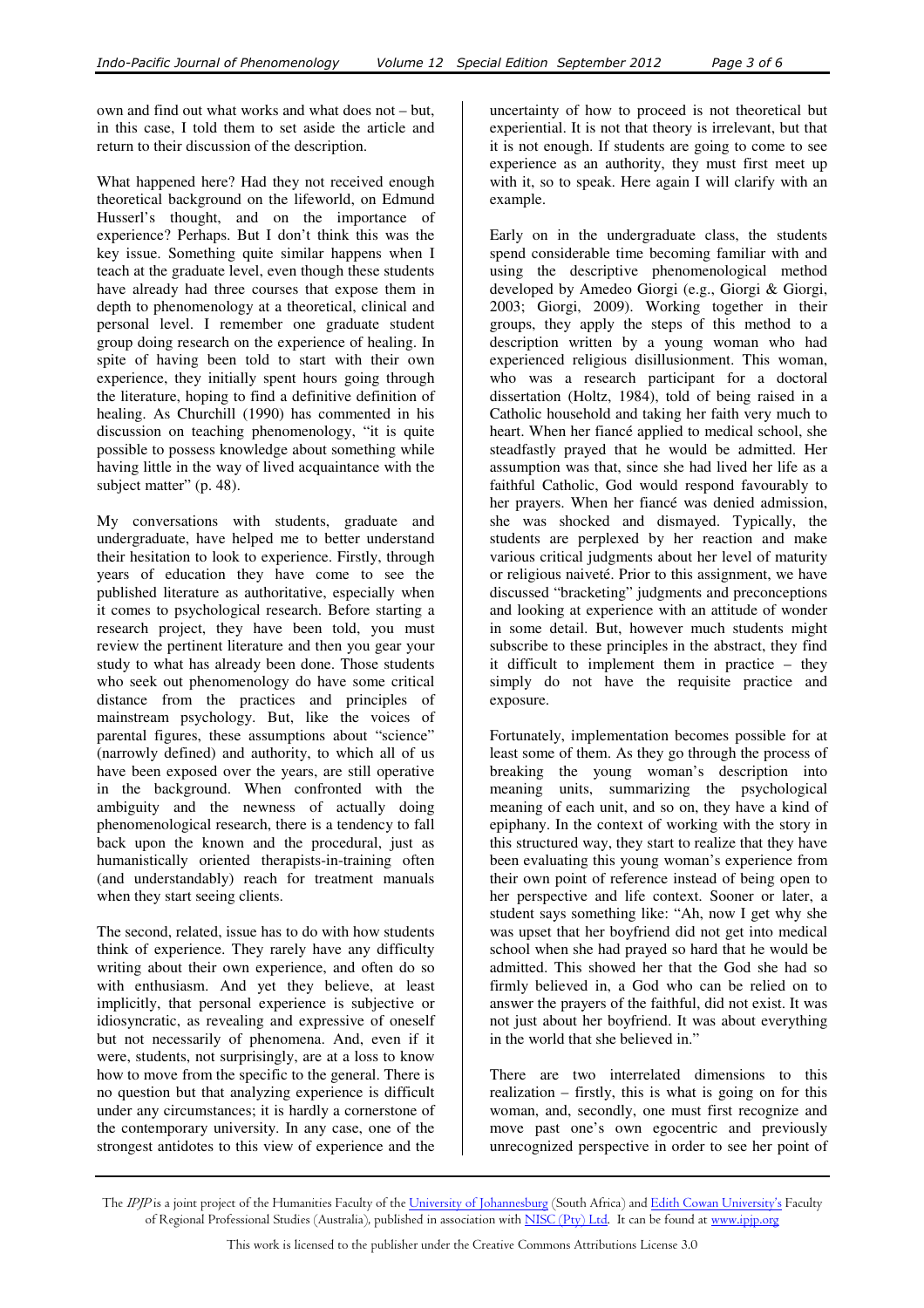view. This kind of awareness is essential for anyone's learning, because it involves, as Sharon Salzberg (2002) has said in a somewhat different context, "verifying and validating through our own experience what we had previously only heard of or seen outside of ourselves" (p. 48). Setting aside one's own preconceptions and seeing something in a new way is no longer a mere slogan. The breakthrough typically is accompanied by a sense of freedom and even exhilaration, along with some embarrassment or puzzlement that "it took so long" to get to a now obvious insight.

Having emphasized that "getting to experience" can be something of an uphill struggle, I want to say more about how I try to make that possible. As I have indicated, the students work together in groups on a small-scale research project. I want them to learn about the dialogal phenomenological research approach that has been developed at Seattle University (e.g., Halling, Leifer, & Rowe, 2006), but, more importantly for the purpose of the current discussion, this approach is effective in making phenomenology accessible as a form of practice.

Firstly, I believe it is important that students study a topic with which they have an affinity. In the graduate class there are five prescribed topics, and students are divided into groups based on their interest. Once constituted as a group, they decide on exactly how they will approach the topic. For example, they might focus on healing as it occurs in psychotherapy or alternatively in friendships. The undergraduates are asked to come up with their own topics; typically their choices are thoughtful and creative (for example, being inspired by another, growing to respect someone, coming to see parents as fellow human beings, receiving a memorable gift, and experiencing a significant loss).

Secondly, through the writing of the researchers' own descriptions of the phenomenon and the discussing of these stories in detail, the phenomenon truly becomes a "partner" in their research endeavour, or even a "presence" in the room. An open discussion of the stories does require that the researchers come to trust each other (Halling & Leifer, 1991), which does come about in most groups, although not necessarily always easily. The essence of this process of the development of trust is that one person's disclosure of personal experience brings forth responses of respect and openness from other group members.

One of the risks in this dialogal approach is that the phenomenon becomes present in a way that is hard for the student researchers to manage. I attended one of the meetings of the "significant loss" group, where the losses that the students shared with each other were so profound that the whole group was in tears by

the end of the meeting. There was no doubt that, in this group, "experience" was taken seriously. Fortunately, they were able to "contain" the grief that they experienced together and to share a constructive, albeit emotionally challenging, experience with each other. Of course, the instructor should not only warn students about the possibility that certain phenomena can be difficult to manage emotionally, but should also rule out topics that are likely to be unduly disturbing for researchers and research participants alike. In any event, the critical factor is not that the experience being studied is dramatic or intense, but that the students share their experiences in depth, allowing the phenomenon to become prominent and provide a clear direction for the group.

But, even if experience is front and centre, this does not in itself overcome the challenge of uncovering its implicit core, of moving from the specific to the general. This is one reason that the students are taught the basics of the Giorgi method of analysis and apply this method to the description of religious disillusionment. However, I introduce this method as much as a means to an end as an end in itself. That is, this method provides an effective structure for easing the students into the practice of phenomenology, and especially for helping them to move toward the articulation of the structure of a phenomenon. Yet, contrary to what the students often assume, I do not require them to use this method in their project. Rather, I want them to understand that there are various ways of doing phenomenology.

The group dialogue provides another means of moving toward the same goal. As the students listen to and ask about each other's stories, the fundamental themes (or constituents) often start to become evident. Finding words that speak to the core of a phenomenon is tricky, but it is made easier by the presence of a clearly identified phenomenon within a group where the researchers trust each other and are able to "dwell" with a phenomenon and with each other. Different perspectives and a variety of ways of saying things allow for a gradual elucidation of what is being studied. One word leads to another, just as the first drop of water is the beginning of a stream (Halling, 2005). As soon as even a few words are spoken, they can be tested out for fit, and other researchers can comment and say more. As I have observed the research groups over the years, I have seen how awkward silences and false starts gradually give way to growing conversations and important insights. This is often a slow process, and one that takes time and patience. Yet, typically, students rate their group projects as the most valuable aspect of these courses. They are surprised that they have accomplished as much as they have, especially given their initial uncertainty, and they value having had the experience of working successfully with others.

The IPJP is a joint project of the Humanities Faculty of the University of Johannesburg (South Africa) and Edith Cowan University's Faculty of Regional Professional Studies (Australia), published in association with NISC (Pty) Ltd. It can be found at www.ipjp.org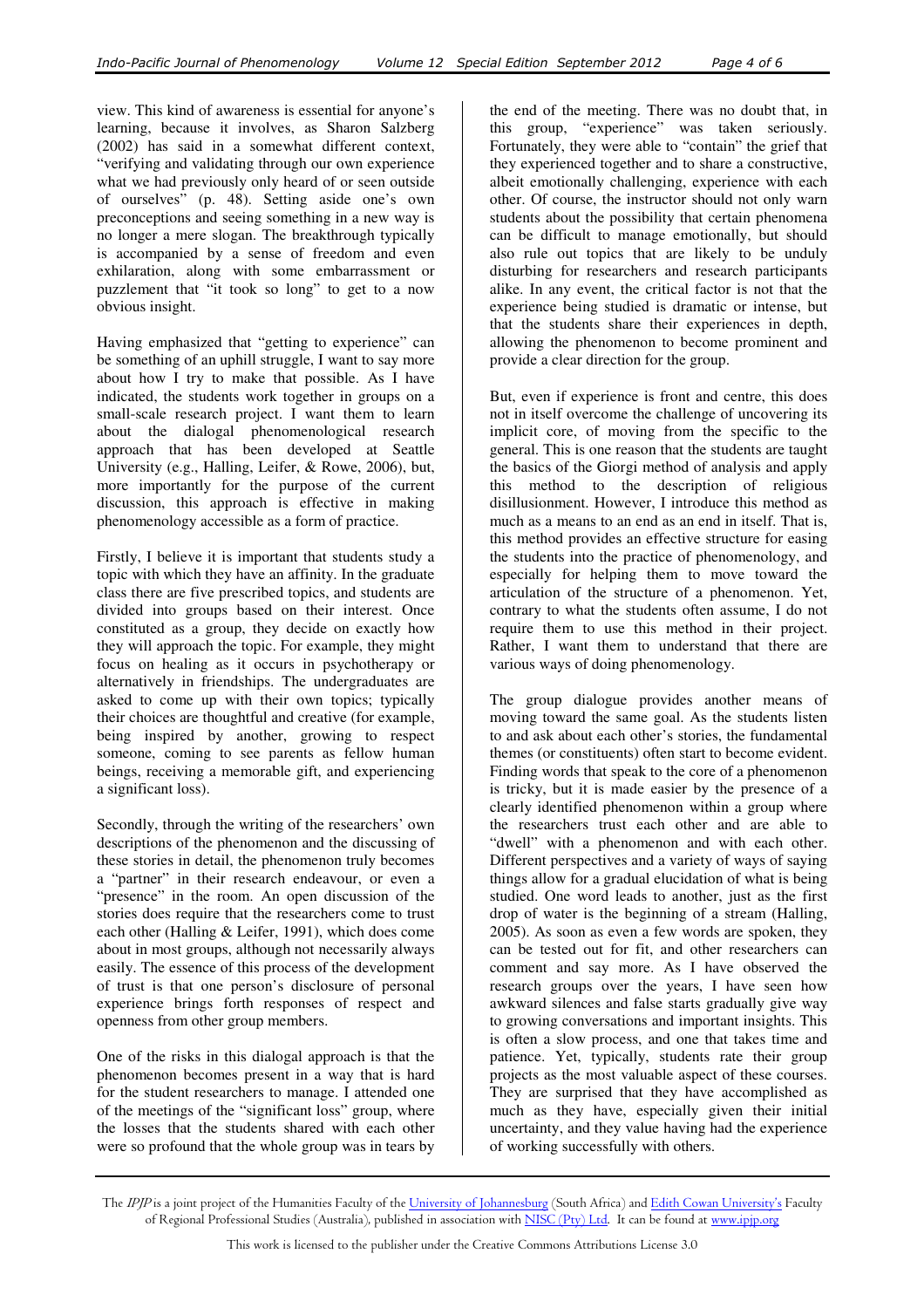## **Conclusion**

I have emphasized the importance of teaching phenomenology by getting students involved with and reflecting on experience. This is only a part, even if it is a critical part, of what is involved in teaching phenomenology. It matters what readings one uses, how one introduces students to this tradition, and so on. But the experiential focus is critical, I believe, if the students are going to gain a personal sense of what phenomenology is about as both a practice and a theoretical position. This focus is also vitally important for what I would describe as less technical reasons.

Increasingly we live in times where everyone seems to be rushed and where "People lose their inner sense of coherence and equilibrium" (Menzies, 2005, p. 3). My students often complain that they are always behind and have little hope of catching up.

This sense of being rushed is aggravated by the fact

that Seattle University is on the quarter system, with classes meeting for only ten weeks. I must confess that the tempo of my own life is not unlike that of the students.

Yet phenomenology requires a kind of attentiveness to experience (and, in dialogal phenomenology, to one's fellow researchers) that is hard to come by either in the everyday world or in academia. It requires a "leisurely attitude" (Buckley, 1975), because "Leisure is a form of that stillness that is the necessary preparation for accepting reality; only the person who is still can hear, and whoever is not still, cannot hear" (Pieper, 1948/1998, p. 31). It requires concentration and contemplation, an arena where receptivity and creativity spring forth. This is something that all of us need – not just for our professions, but for our lives. One of the lessons that at least some of the students learn through their practice of phenomenology is that slowing down and giving their full attention to experience is restorative, productive, and deeply satisfying.

## **Referencing Format**

Halling, S. (2012). Teaching phenomenology through highlighting experience. *Indo-Pacific Journal of Phenomenology*, *12* (Special Edition, September: *Teaching of Phenomenology*), 6 pp. doi: 10.2989/IPJP.2012. 12.1.5.1113

#### **About the Author**



Steen Halling is a licensed psychologist and Professor of Psychology at the University of Seattle, USA, where he teaches in the MA programme in existential-phenomenological psychology as well as in the undergraduate programme.

Professor Halling's research and publications have focused on topics such as the psychology of forgiveness, the phenomenological study of psychopathology, and the psychology of hopelessness, as well as interpersonal relations, and qualitative research methods.

Co-editor, with Ronald S. Valle, of *Existential-Phenomenological Perspectives in Psychology* (Plenum, 1989), and author of *Intimacy, Transcendence and Psychology*: *Closeness and Openness in Everyday* Life (Palgrave Macmillan, 2008), he is currently editor of *the International Human Science Research Conference Newsletter*.

E-mail Address: shalling@seattleu.edu

#### **Acknowledgement**

I am grateful to Mical Sikkema for her invaluable suggestions and comments on an earlier version of this manuscript.

The IPJP is a joint project of the Humanities Faculty of the University of Johannesburg (South Africa) and Edith Cowan University's Faculty of Regional Professional Studies (Australia), published in association with NISC (Pty) Ltd. It can be found at www.ipjp.org